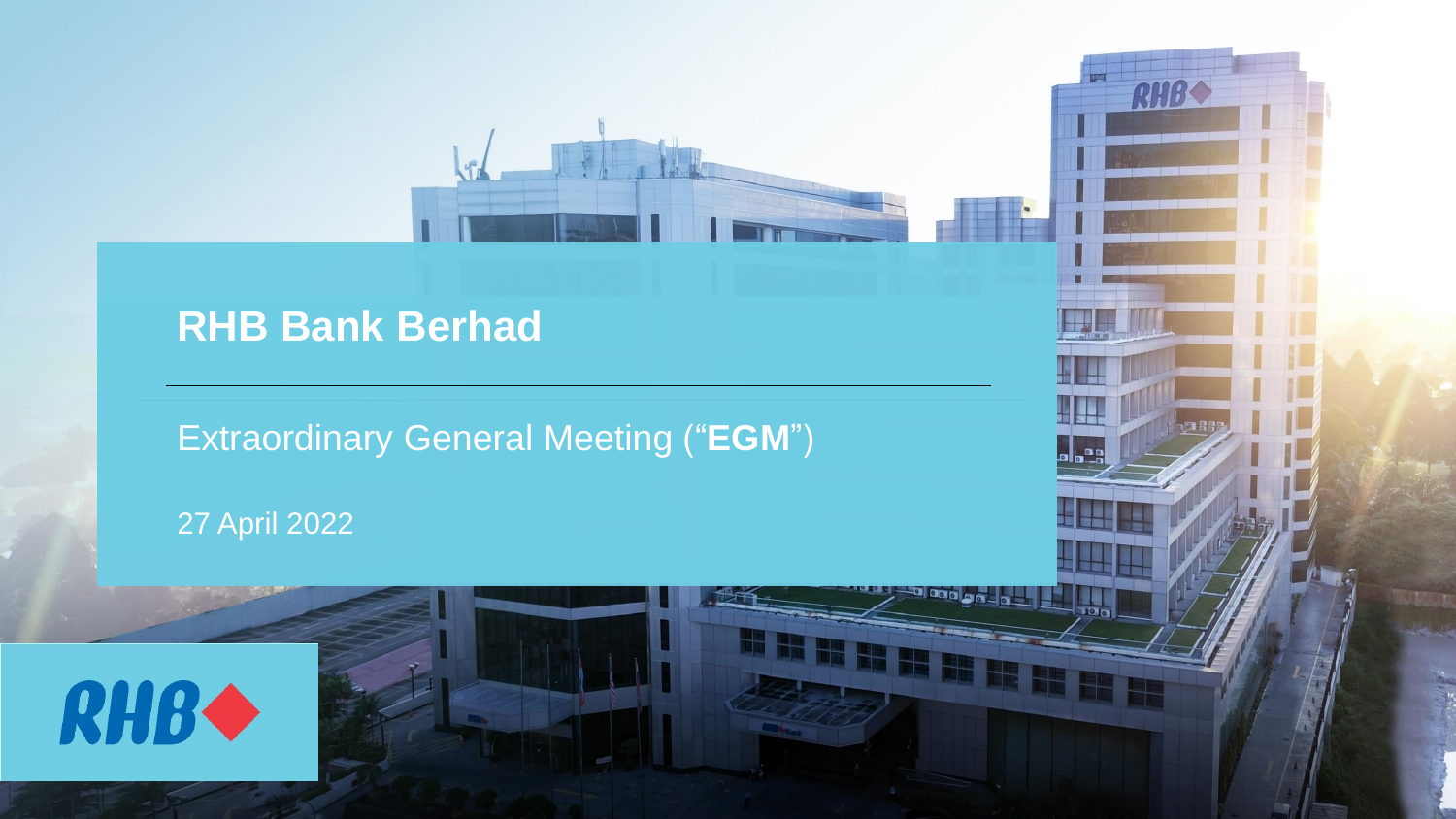### **To seek your approvals for the following:**

- Proposed establishment of a share grant scheme of RHB Bank and its subsidiaries of up to 2% of the total number of issued shares of RHB Bank (excluding treasury shares, if any) at any point in time ("**Proposed SGS**")
- Proposed allocation of up to a maximum of 2,613,400 ordinary shares of RHB Bank ("**RHB Bank Shares**") to En Mohd Rashid Mohamad, the Group Managing Director and Group CEO of RHB Banking Group
- Proposed allocation of up to a maximum of 590,000 RHB Bank Shares to Ms Eliza Ong Yin Suen, the Regional Head of RHB Asset Management Group, the Managing Director of RHB Asset Management Sdn Bhd and the daughter of YBhg Tan Sri Ong Leong Huat @ Wong Joo Hwa ("**YBhg Tan Sri Ong**")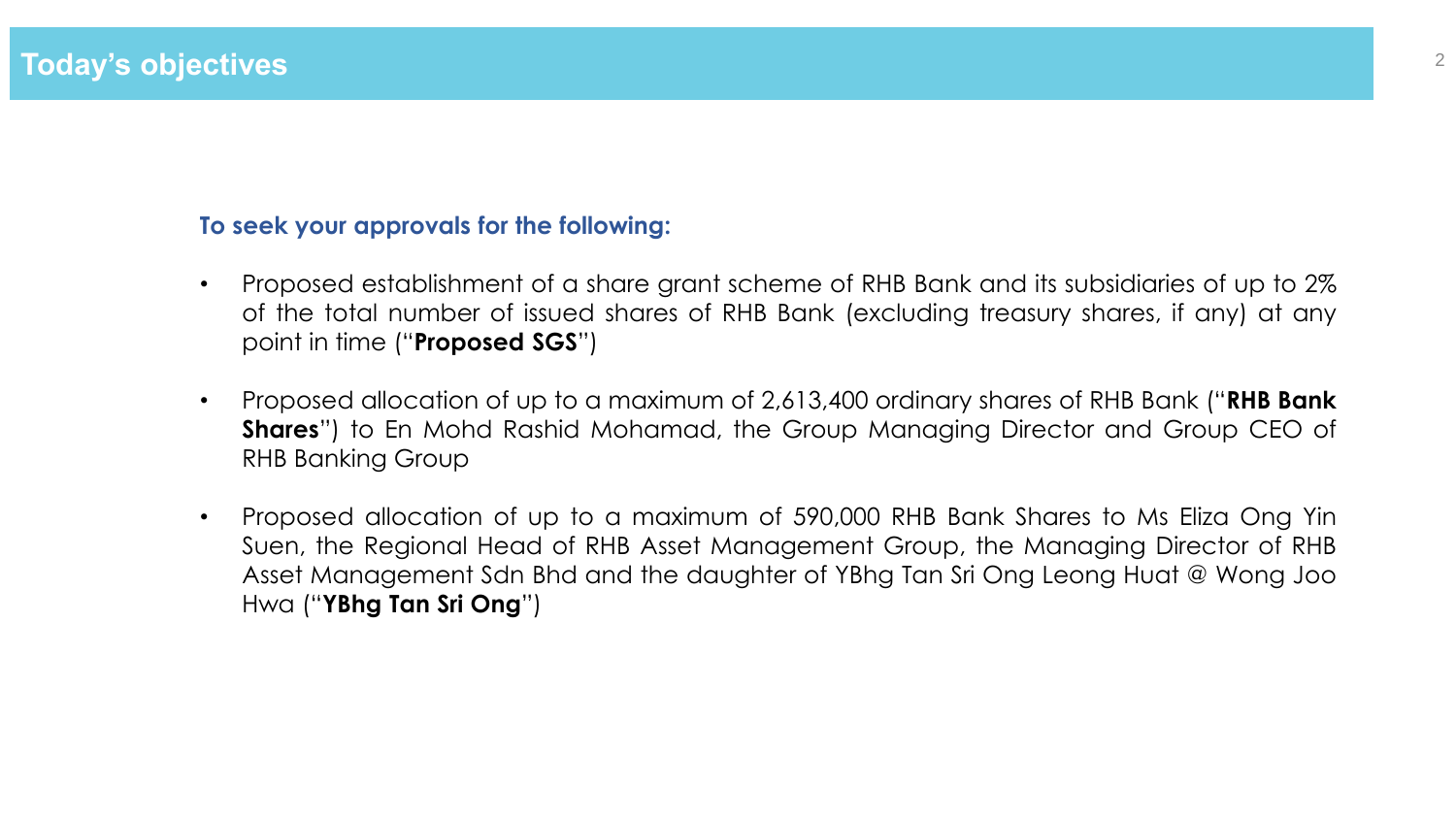The Proposed SGS is expected to be implemented by the **second quarter** of 2022.

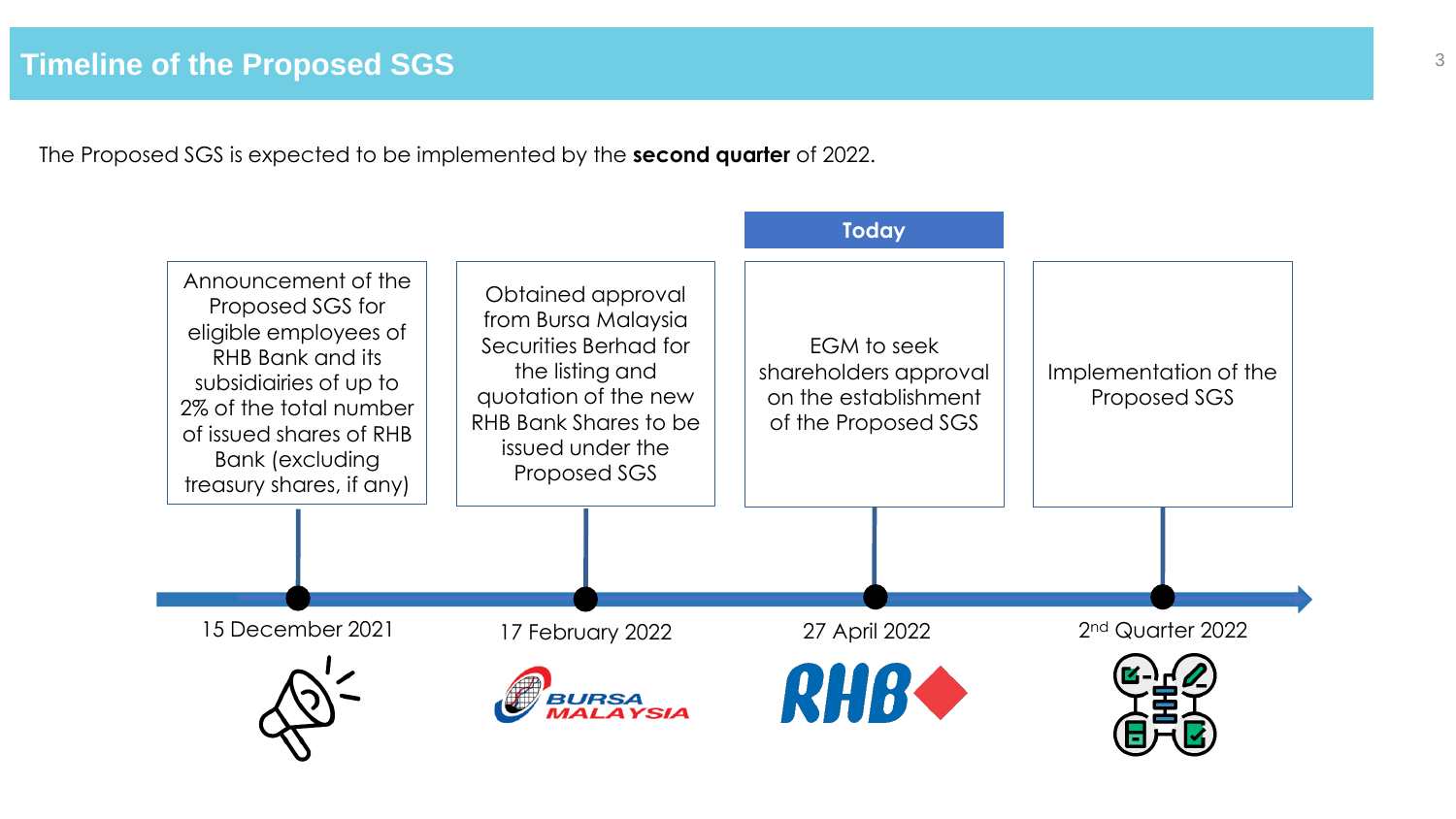| What is the<br>intention of the<br>SGS?                | The intention of the SGS is to <b>motivate</b> , <b>attract</b> and<br>retain key employees, drive key performance<br>indicators as well as <b>align</b> company interests with<br>shareholders                                                                            | Who will<br>govern the<br>scheme?                | The proposed SGS is to be administered by RHB's <b>BNRC</b><br>and governed under a set of <b>By-Laws</b> approved by the<br><b>Board</b>                                                                                                                                                                                                                                                                                  |
|--------------------------------------------------------|----------------------------------------------------------------------------------------------------------------------------------------------------------------------------------------------------------------------------------------------------------------------------|--------------------------------------------------|----------------------------------------------------------------------------------------------------------------------------------------------------------------------------------------------------------------------------------------------------------------------------------------------------------------------------------------------------------------------------------------------------------------------------|
| How are the<br>shares<br>awarded and<br>issued?        | The new RHB Bank Shares are awarded to selected<br>employees in tranches, and vested to them upon<br>fulfilment of the relevant vesting conditions and<br>vesting period.<br>The intended mode of settlement shall be via<br>allotment and issuance of new RHB Bank Shares | <b>How many</b><br>new shares will<br>be issued? | Maximum number of shares<br><b>Not more than 2%</b> of the total number of issued shares<br>Maximum allocation to senior management shall be<br><b>not more than 40%</b> of the 2% shares issued                                                                                                                                                                                                                           |
| What is the<br>duration of the<br><b>Proposed SGS?</b> | Duration of the Proposed SGS shall be 9 years, with<br>vesting period to be 3 years after grant date*                                                                                                                                                                      | What is the<br>eligibility<br>criteria?          | Under the Proposed SGS, shares shall only be awarded to<br>selected employees who are:<br>on full-time/ fixed-term contract of employment;<br>working within RHB Banking Group of companies<br>incorporated in Malaysia or a Malaysian citizen<br>working in a RHB Banking Group company<br>incorporated overseas; or<br>holding critical roles or whose contribution is critical to<br>the continued success of the group |

*\* Vesting conditions to be considered shall include:*

- *i. RHB Banking Group meeting its performance;*
- *ii. the grantee meeting their individual performance; and*
- *iii. the grantee being still an employee of RHB Banking Group*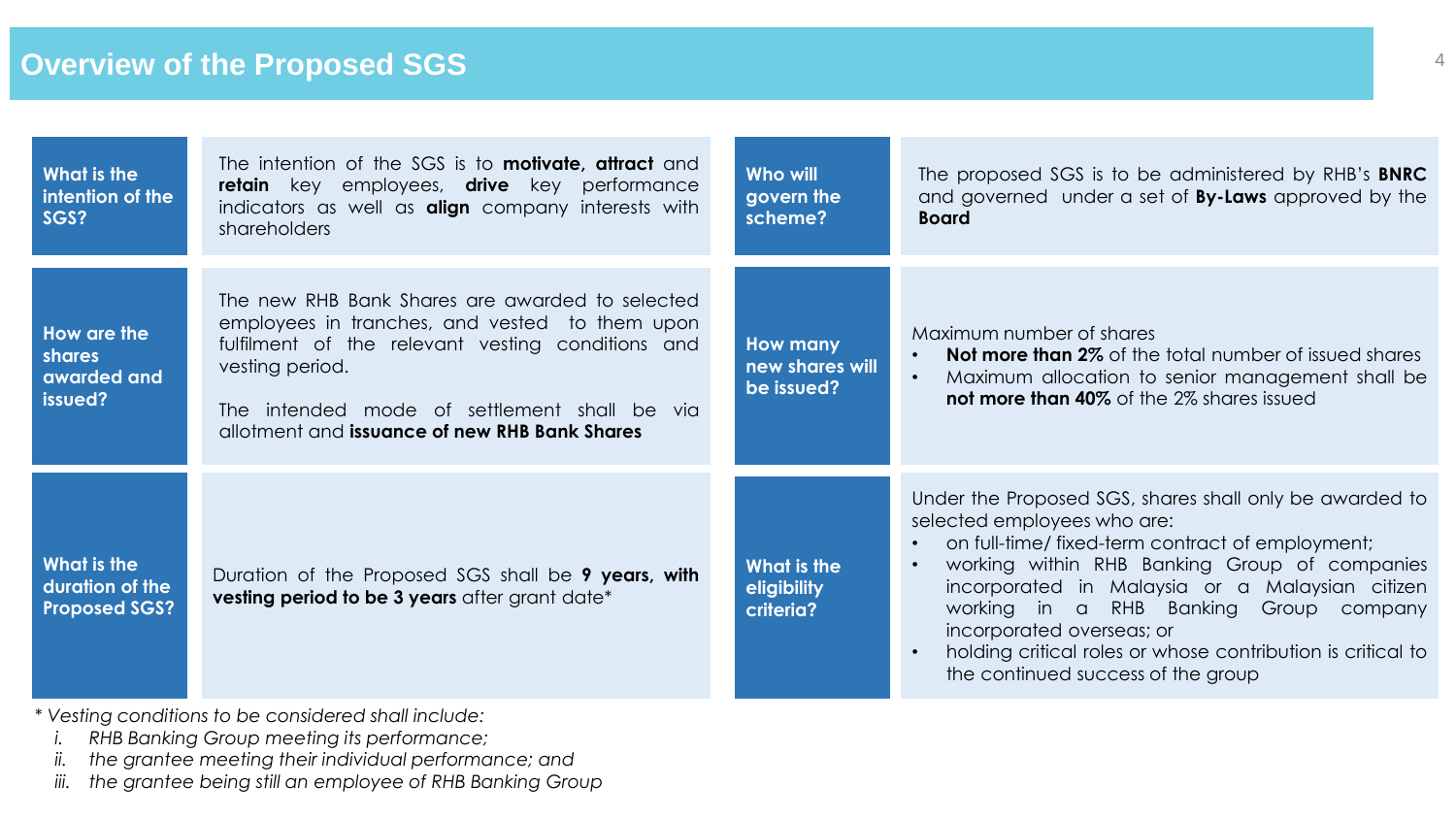

**Increase** shareholder's value



Driving RHB Banking Group's common goal and aspiration by **aligning individual's key performance indicator**



**Attract talents and retain key employees** that will be pertinent in driving RHB Banking Group's objectives



Ensure RHB Bank's compensation mix is aligned with the industry and to **enhance the competitiveness of RHB** Bank's total remuneration package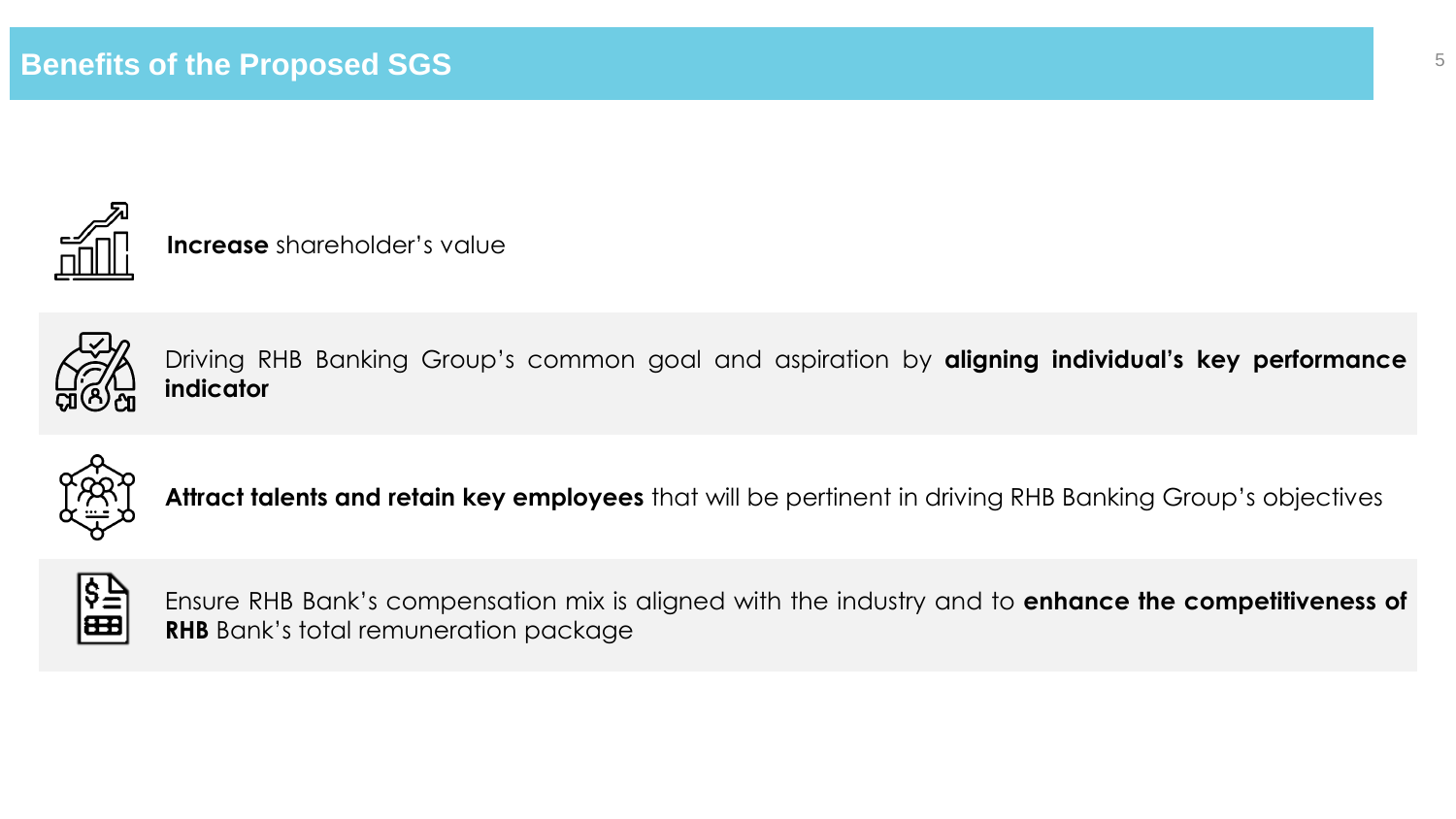## **Impact of Proposed SGS based on the maximum issuance of 2% of the issued share capital of RHB Bank**

The intended mode of settlement under the Proposed SGS shall be via issuance of new RHB Bank Shares. The effects of such issuance is set out below:

#### **Issued share capital and substantial shareholdings (as at 15 March 2022)**

| <b>Issued share capital</b>                     |                  | Substantial shareholders' shareholdings |                         |  |
|-------------------------------------------------|------------------|-----------------------------------------|-------------------------|--|
| <b>No. of RHB Bank Shares</b><br><b>Details</b> |                  | <b>Substantial shareholders</b>         | <b>Maximum Dilution</b> |  |
| As at 15 March 2022                             | 4, 142, 918, 508 | <b>Employees Provident Fund Board</b>   | 0.83%                   |  |
|                                                 |                  | OSK Holdings Berhad ("OSKH")            | 0.20%                   |  |
| New shares to be issued                         | 82,858,370       | Kumpulan Wang Persaraan (Diperbadankan) | 0.11%                   |  |
| <b>Total</b>                                    | 4,225,776,878    | <b>Total</b>                            | 1.14%                   |  |

### **Net Assets ("NA"), NA per RHB Bank Share and gearing**

| • NA                                    |  | No effect save for the estimated expenses                                                      |  |  |  |  |
|-----------------------------------------|--|------------------------------------------------------------------------------------------------|--|--|--|--|
| • NA per RHB Bank Share                 |  | Decrease due to the increase in number of RHB Bank Shares issued                               |  |  |  |  |
| Gearing                                 |  | No effect                                                                                      |  |  |  |  |
| Earnings and earnings per share ("EPS") |  |                                                                                                |  |  |  |  |
| Earnings                                |  | Decrease due to recognition of MFRS 2 cost                                                     |  |  |  |  |
| $\cdot$ EPS                             |  | Decrease pursuant to the decrease in earnings and increase in number of RHB Bank Shares issued |  |  |  |  |